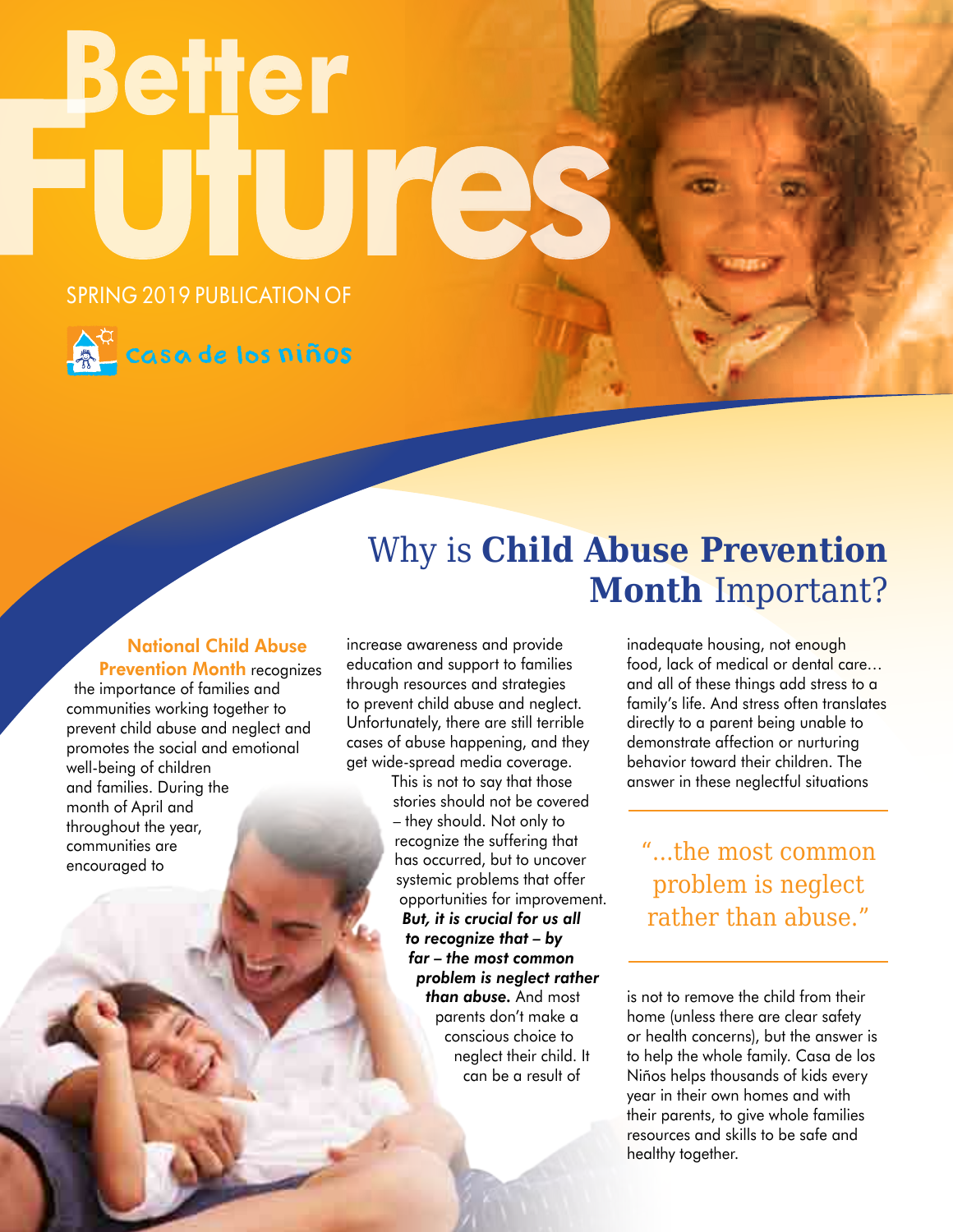### Message from **Susie Huhn, CEO**



April is National Child Abuse Prevention Month. It is a time to come together and collectively look at the opportunities we have every day to help create the kind of community we want to live in. We also recognize that when all children don't have equal opportunity for healthy growth and development, we put our future as a society at risk.

This past year we are excited to be doing our part in preventing child abuse through expansion of our Nurse-Family Partnership home visiting program that allows us to serve an additional 100 families in Pima County. Home visiting has long been recognized as a great tool to ensure all families have the skills and resources they need to create a nurturing home and to raise healthy children.

Later this spring, we will open our doors to the Kelly Early Education Center. This center will be one of two high quality early education centers in our zip code zone that serve low income families and

accepting DES Child Care Subsidy. We want to increase the ability of all children to succeed and improve school readiness at Kindergarten no matter where they live.

We always aim to keep doing better, because a focus on innovative and needed services lays the foundation for children's growth and development that reduces the later possibility of more serious problems from occurring. Our vision is a community in which no child is ever abused or neglected, and we believe that with help from the public, policy-makers, and partners, this vision can be made a reality.

Sincerely,<br>Susie Hahn

Susie Huhn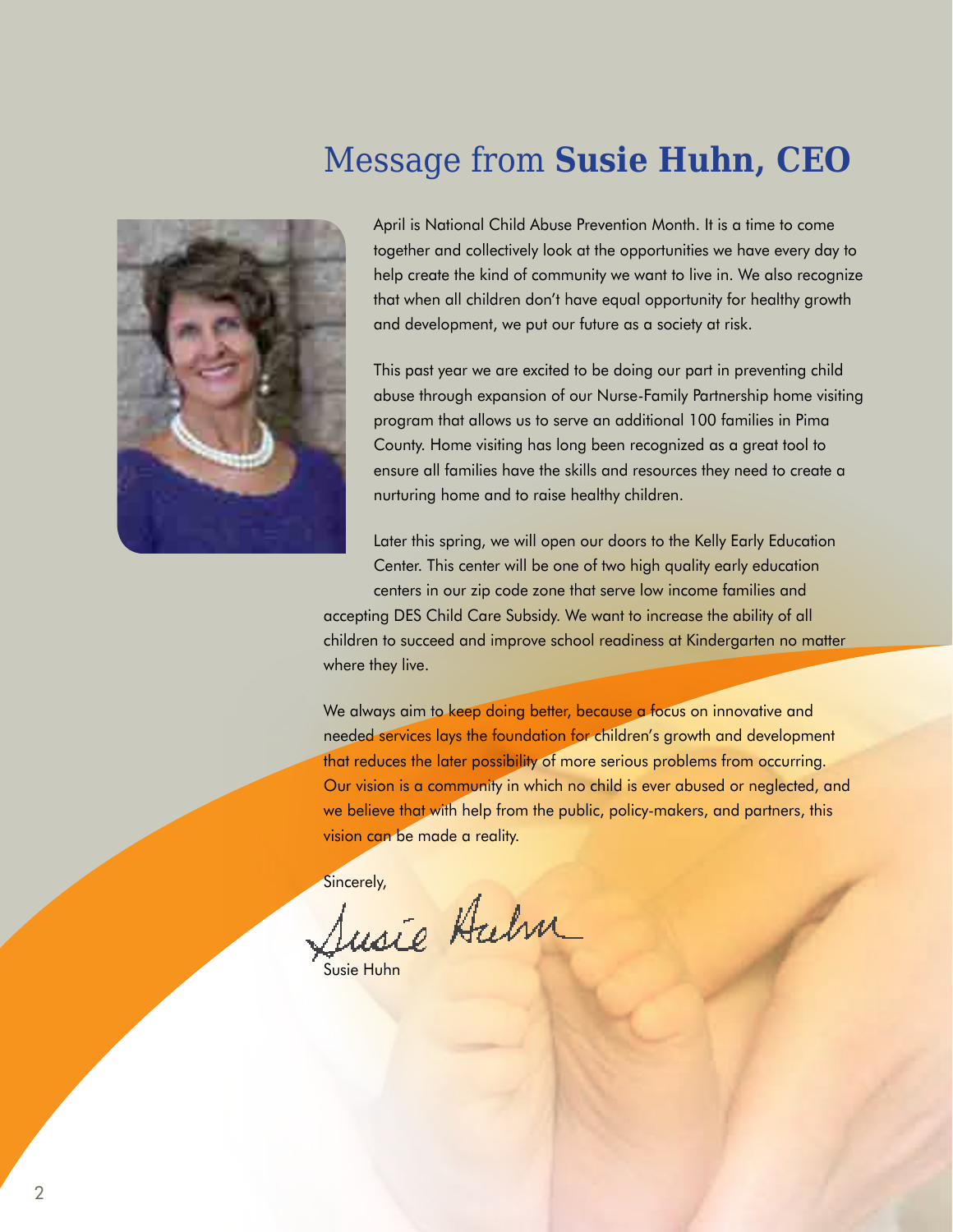## What is **Child Abuse?**

Any intentional harm or mistreatment to a child under 18 years old is considered child abuse. Child abuse takes many forms, which often occur at the same time.

PHYSICAL ABUSE Physical child abuse occurs when a child is purposely physically injured or put at risk of harm by another person.

SEXUAL ABUSE Sexual child abuse is any sexual activity with a child, such as fondling, oral-genital contact, intercourse, exploitation or exposure to child pornography.

Emotional abuse Emotional child abuse means injuring a child's self-esteem or emotional well-being. It includes verbal and emotional assault — such as continually belittling or berating a child — as well as isolating, ignoring or rejecting a child.

Medical abuse Medical child abuse occurs when someone gives false information about illness in a child that requires medical attention, putting the child at risk of injury and unnecessary medical care.

**NEGLECT** Child neglect is failure to provide adequate food, shelter, affection, supervision, education, or dental or medical care. This is by far the most common situation.

In many cases, child abuse is done by someone the child knows and trusts often a parent or other relative. If you suspect child abuse, report the abuse to the proper authorities.

### **When Does Trauma Happen,**  and What Are Its Effects?

Trauma is an emotional response that happens after a person experiences one or more stressful or scary events. Traumatic stress occurs when that trauma leads to harmful effects on physical and emotional health and well-being. The stressful or scary events can be real or perceived (felt to be real). Trauma may affect the person who experienced the event or someone else who cares about that person. Trauma in the lives of children and youth involved with child welfare often results from the following:

- • Physical, sexual, or emotional abuse
- Neglect
- Chaotic and unpredictable parenting
- • Parents with mental health, physical health, or substance abuse challenges
- Seeing or being around violence in the home or community
- Separation from or loss of a parent, caregiver, and/or other important relationships
- • Placement in foster care and multiple changes in foster homes

These experiences can have negative effects on how children and youth develop physically, how they feel, how they learn, and how they relate to others. Sometimes, the symptoms of trauma may not appear right away but show up later, such as during adolescence.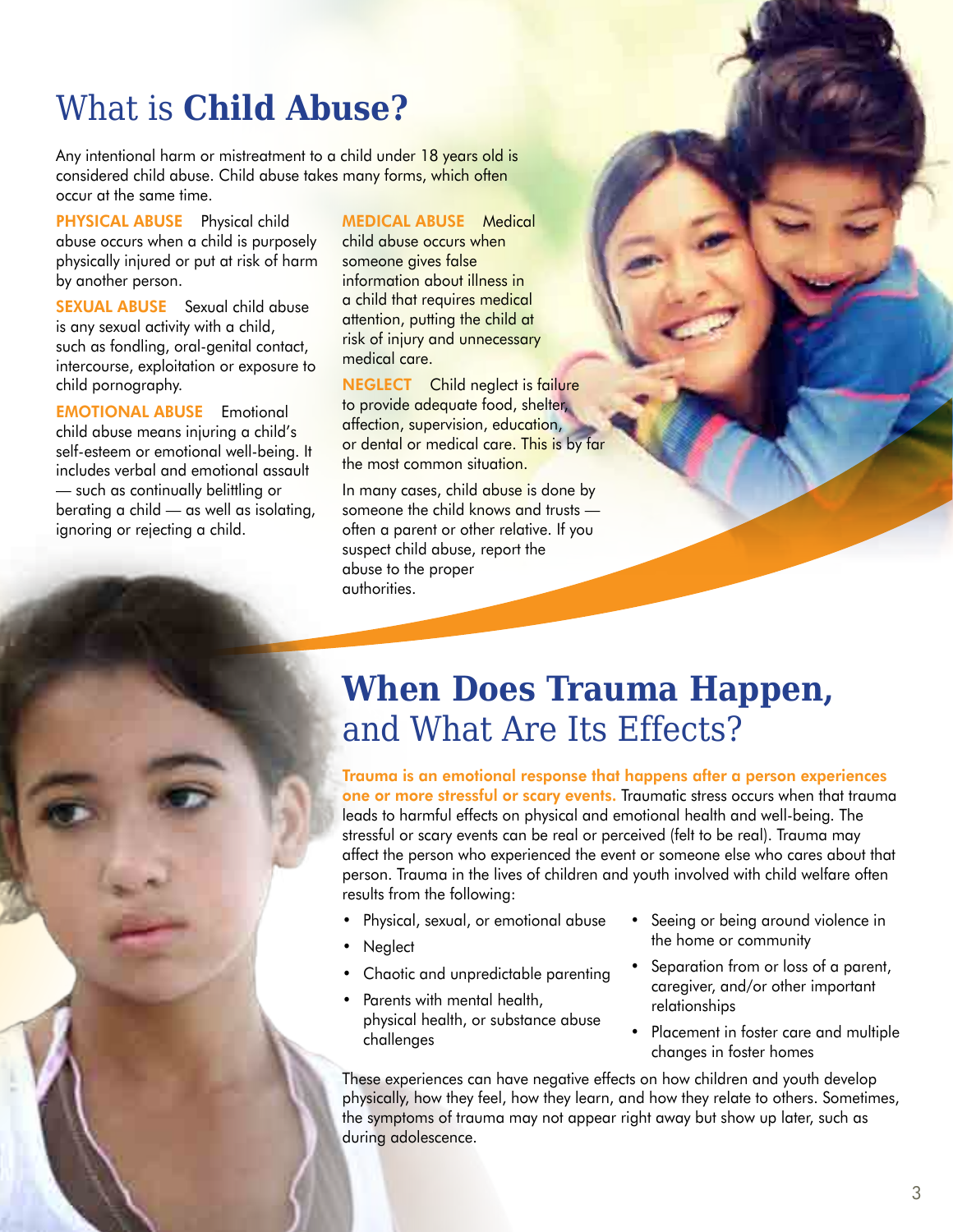## **Managing Stress** with Your Child

Everyone has stress, whether it's having a bad day at work, car trouble, or simply too many things to do. However, too much stress can make it hard to parent effectively. After a while, your children may show signs of being stressed out too!

#### Some signs that you are stressed include the following:

- Feeling angry or irritable a lot of the time
- Feeling hopeless
- Having trouble making decisions
- **Crying easily**
- Worrying all the time
- Arguing with friends or your partner
	- Overeating or not eating enough
		- Being unable to sleep or wanting to sleep all the time
			- A build-up of stress also can contribute to health problems, including allergies, a sore neck or back, headaches, upset stomach, and high blood pressure.

#### WHAT YOU CAN DO:

It is important to learn how to manage your stress—for your own sake and for your children. The following suggestions may help:

- Identify what's making you stressed. Everyone's stressors are different. Yours might be related to money, work, your surroundings (traffic, crime), your partner, your children's behavior, or health issues.
- Accept what you cannot change. Ask yourself, "Can I do anything about it?" If the answer is "no," try to focus on something else. If there is something you can do (look for a new job, for example), break it into smaller steps so it doesn't feel overwhelming.
- Look back at previous times when you have overcome challenges. Think "This too shall pass."
- **Relax!** Try deep breathing, meditation, yoga, or listening to music. Take 30 minutes to play a board game and laugh with your kids.
- Take care of your health. Getting enough sleep can make a big difference in your stress level. So can eating healthy foods and getting some exercise.
- Take time for yourself. Take a bath, read a book, or pick up a hobby. When you can, hire a babysitter (or trade time with a friend or neighbor) and get out for a few hours.
- **Develop a support network.** Don't be afraid to ask for help. Older children can set the table. Your spouse or partner could take over bedtime a few nights a week. Friends might pick up the kids from school to give you a break.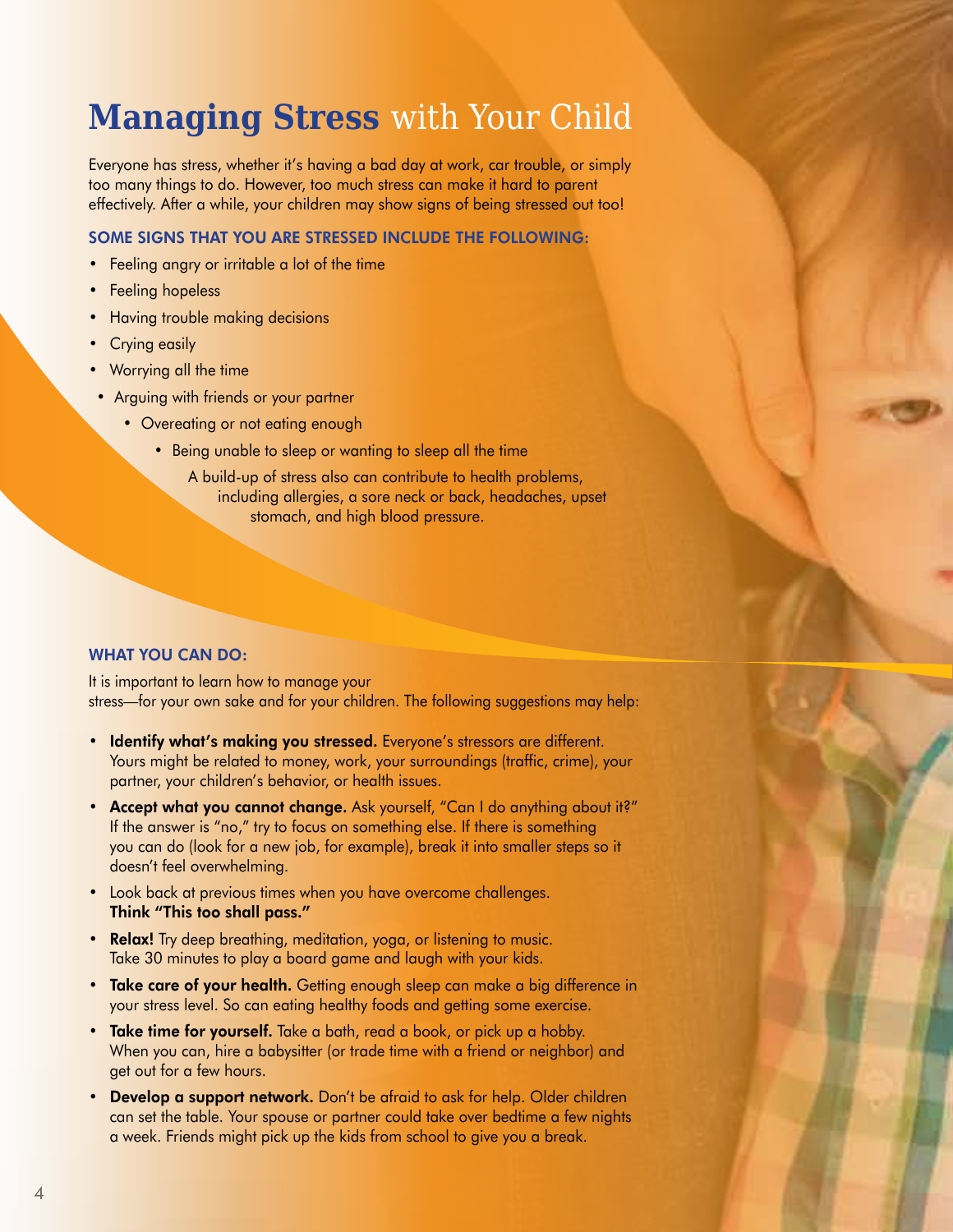## **Ways You Can Help During Child Abuse Prevention Month**

Help a parent to alleviate the stress that can lead to neglect or abuse by making a gift of some basic necessities:



Parents never want to see their children go hungry. You can help alleviate this stress for a parent by donating a \$25 gift card for groceries to Fry's or Safeway.



Help a first-time mom with a **new car seat** so that she can safely transport her baby to and from appointments.



It is important for families to strengthen their bonds with one another by encouraging them to read together and play board games – donate a new book or game.

A diary can allow a parent or a young adult to express their thoughts and is a reminder of the importance to make time for themselves each day.

Children outgrow their **backpacks and** school uniforms; help a family by providing a teen or tween with a full-size backpack and gift card to buy a school uniform that fits (from Target or Walmart).

These donations can be dropped off at the Davis Family Center at 1120 N. 5th Avenue.

 For more information, contact Mikaela Ross at mross@casadelosninos.org or call 520-624-5600 ext. 10207.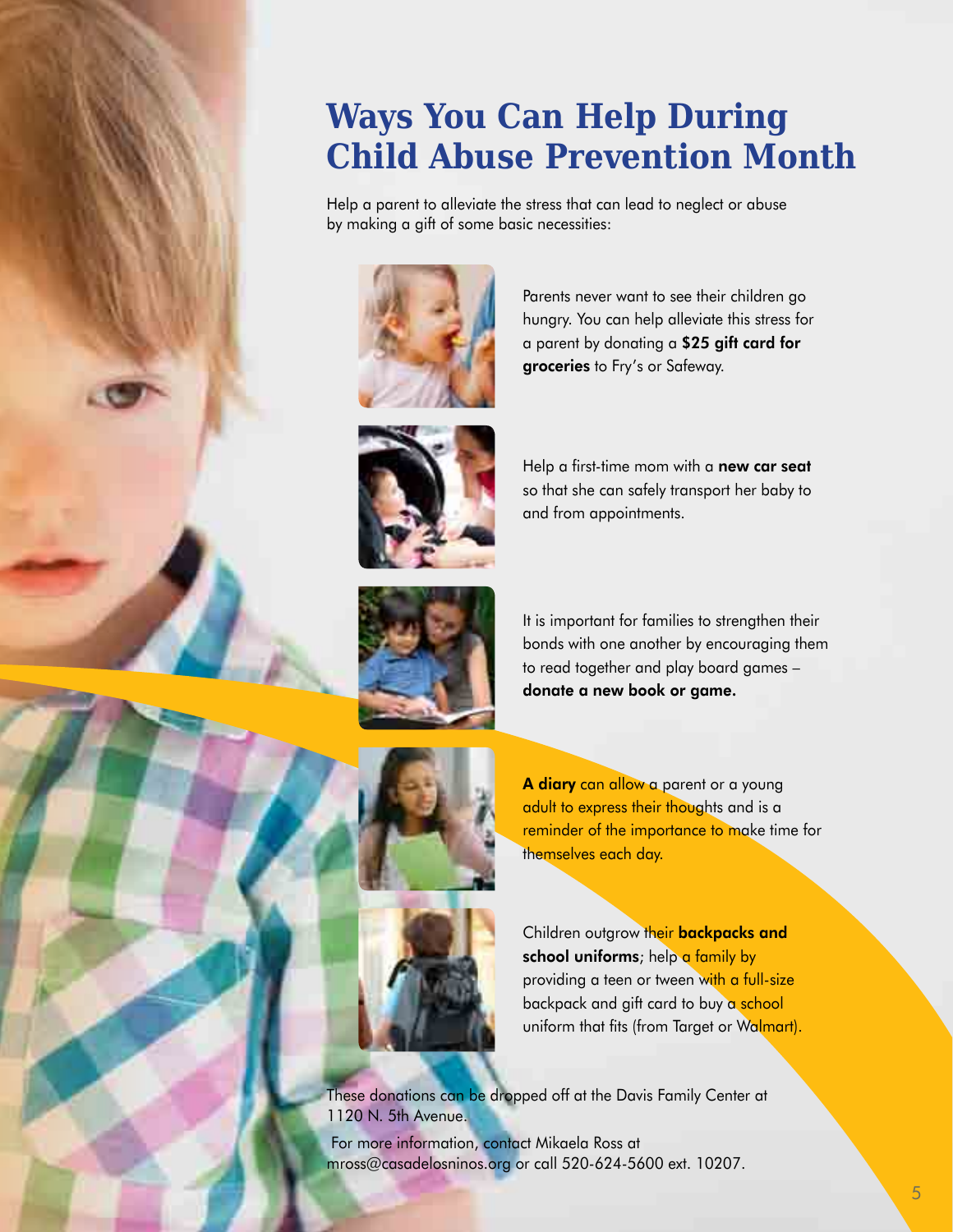**"You are your child's best advocate.**  Trust your feelings, be confident, and take action.**"**

**"Being a parent** is part natural and part learned.**"**



## **Tax Credit Changes:**

#### We're now a Qualified Charitable Organization

In calendar year 2019, Casa de los Niños is a Qualified Charitable Organization rather than a Qualified Foster Care Organization.

The criteria for an organization to qualify for the foster care credit is that at least 50% of the organization's budget must be applied to kids directly in the foster care system.

Casa de los Niños continues to serve hundreds of kids in the foster care system and in our own foster care homes. *We help thousands more children in their own homes and therapeutic settings*, working hard to keep kids out of the foster care system!

When you make a gift to Casa de los Niños in 2019, your gift can qualify for the Charitable Organization Tax Credit.

#### Thank you!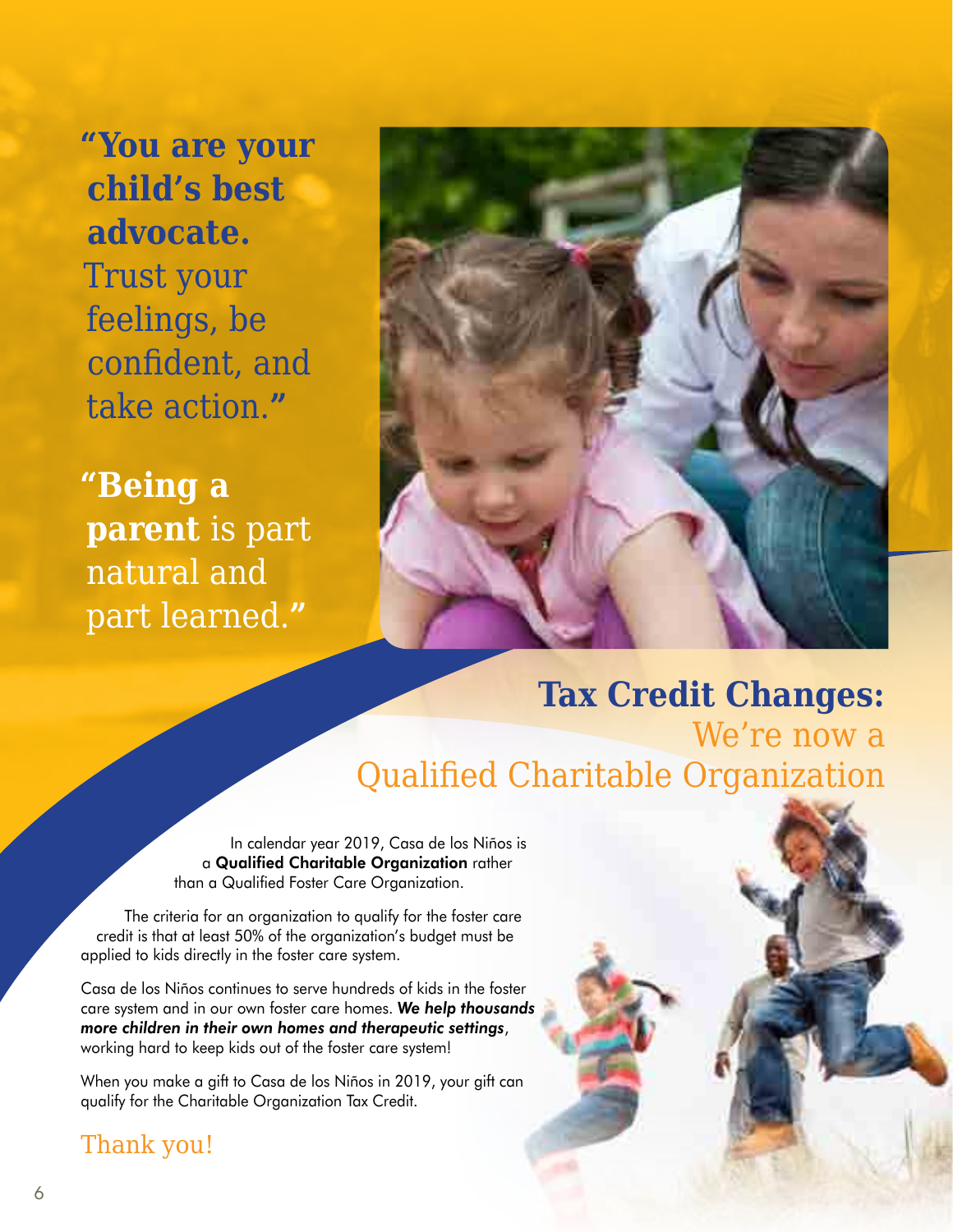### **Staff Perspective** Mary Jeanne Chavez In-Home Services Program Supervisor

I joined the organization in August of 2017, and I have been working over a decade in the child welfare field, previously focusing on kinship, foster, adoptive and group homes caring for foster children. I am a native Tucsonan and attended the University of Arizona. As I reflect on April Child Abuse Prevention Month, I am forever reminded that the single most powerful influence in a child's life is that of their caregiver, biological parent, family member or other caregiver. I saw this in the many adoptive families I had the honor of helping to support over the years, helping to minimize the disruptions of a child with tough behaviors that challenged their caregiver's abilities… the acceptance or rejection of the child makes all the difference. In my current program, In-Home Services, my staff and I have the unique opportunity of helping families who are at risk of removal. It has been my experience that all parents love their children and want the best for them; it is never their intent to harm their child. However at times, the families face challenges that overwhelm their abilities – loss of job, housing instability, mental health struggles, substance use disorders and past trauma. My professional experience has led me to my mission now focused on helping caregivers manage the challenges in their lives, so that they can then provide a positive healing influence in their relationship to the children in their care.



#### **Behavioral Health Services** of Casa de los Niños

#### Do you have a child or young adult in your life who needs someone to talk to?

We have therapists with multiple specializations, including:

- $\cdot$  0-5
- • Autism
- Special needs
- • Transitioning youth
- • Depression/anxiety
- • Victims of domestic and/or family violence
- • Justice-involved youth

We help kids and families to work through emotional and behavioral challenges, the effects of trauma, victims of violence...we are here to help!

For more information on how to access services, call 520-624-5600.